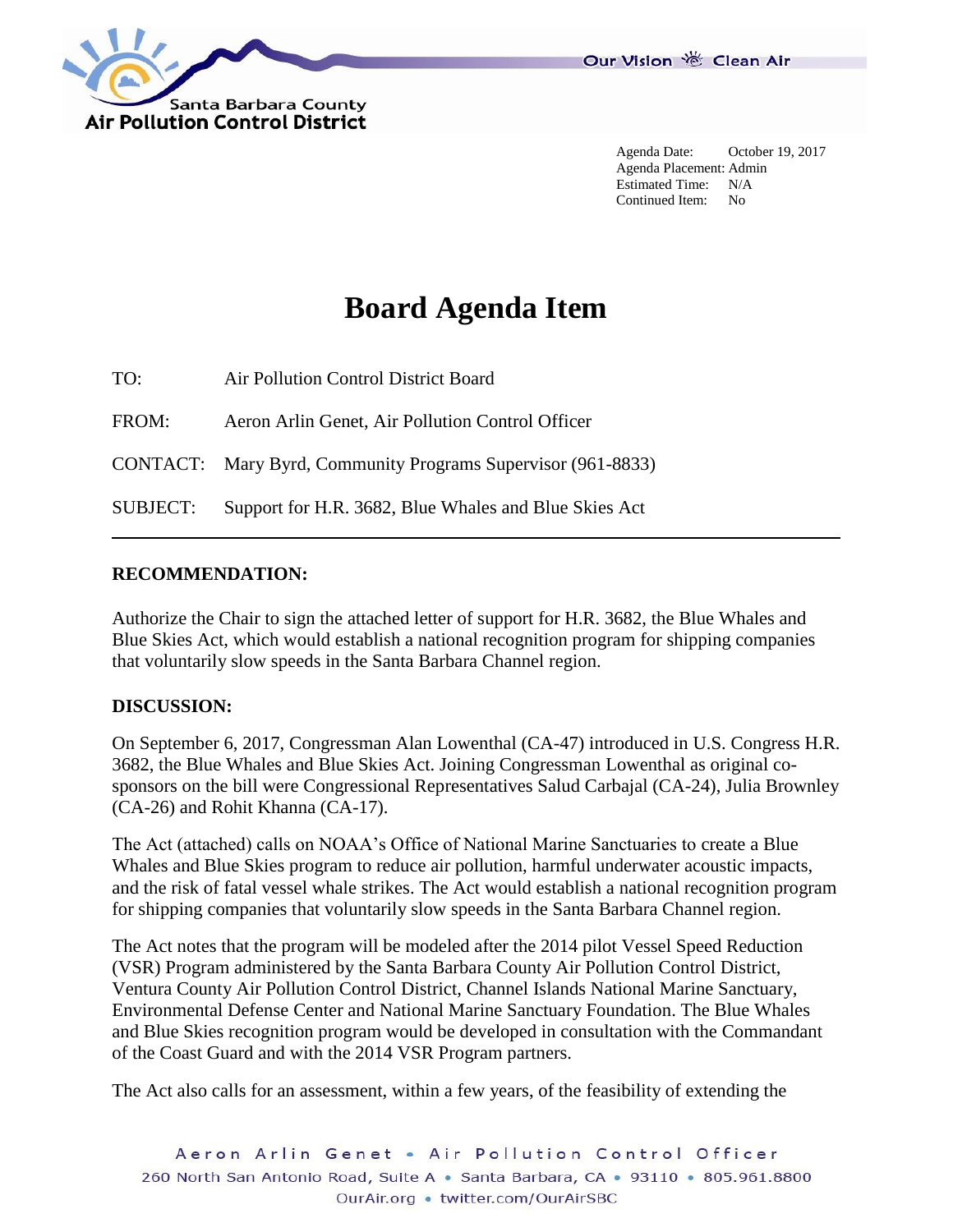program to encompass all shipping channels along the U.S. Pacific Coast between Canada and Mexico.

In our successful VSR incentive programs of 2014, 2016 and 2017, we have worked to recognize the participating shipping companies, and this recognition has been meaningful to them. A national recognition of these companies for voluntary speed reduction through the Blue Whales and Blue Skies Act could help us achieve larger-scale participation in VSR initiatives, and significant additional air quality benefits.

#### **ATTACHMENTS:**

- A) Blue Whales and Blue Skies Act, H.R. 3682
- B) Support letter for H.R. 3682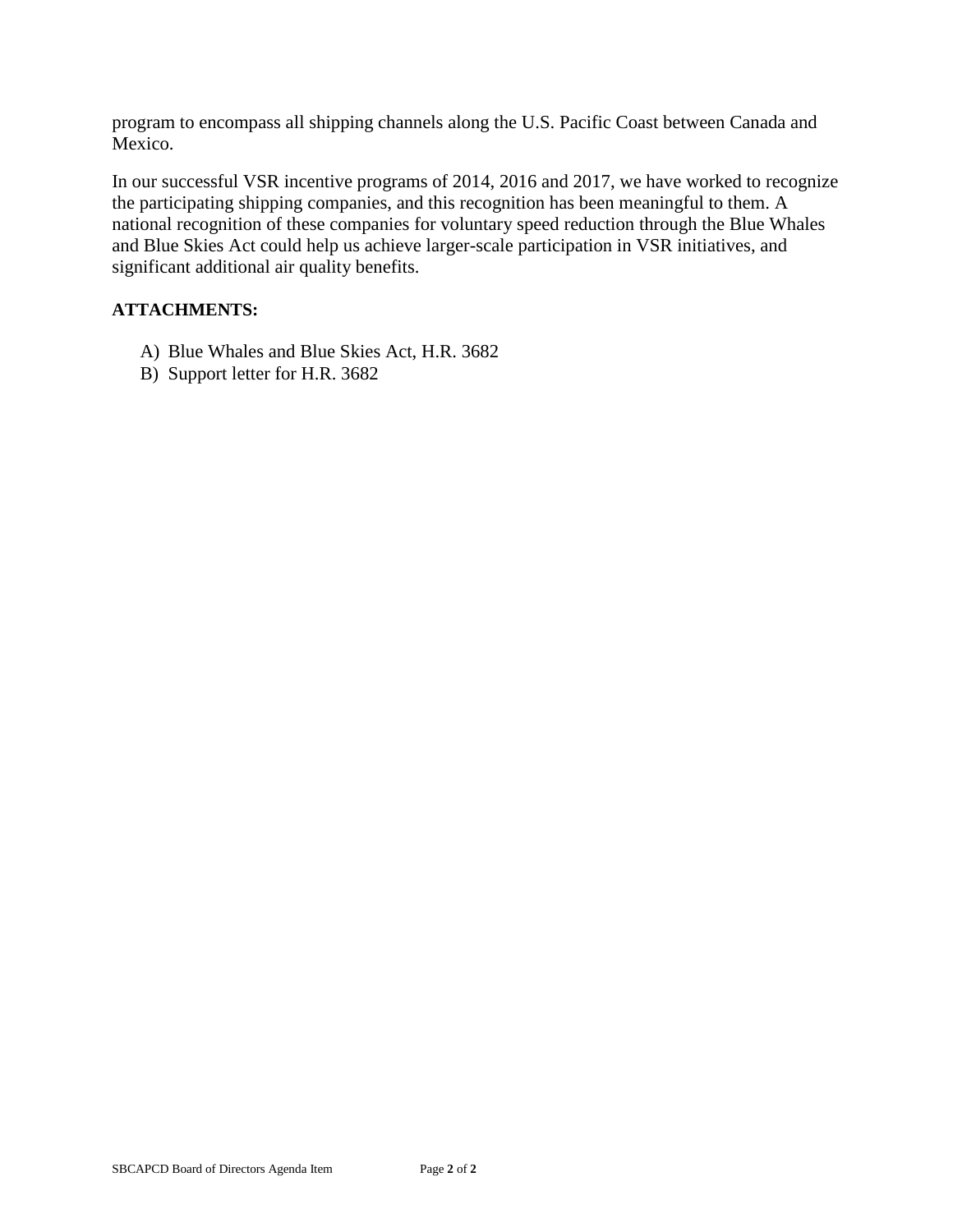Support H.R. 3682, Blue Whales and Blue Skies Act

## ATTACHMENT #A

Blue Whales and Blue Skies Act, H.R. 3682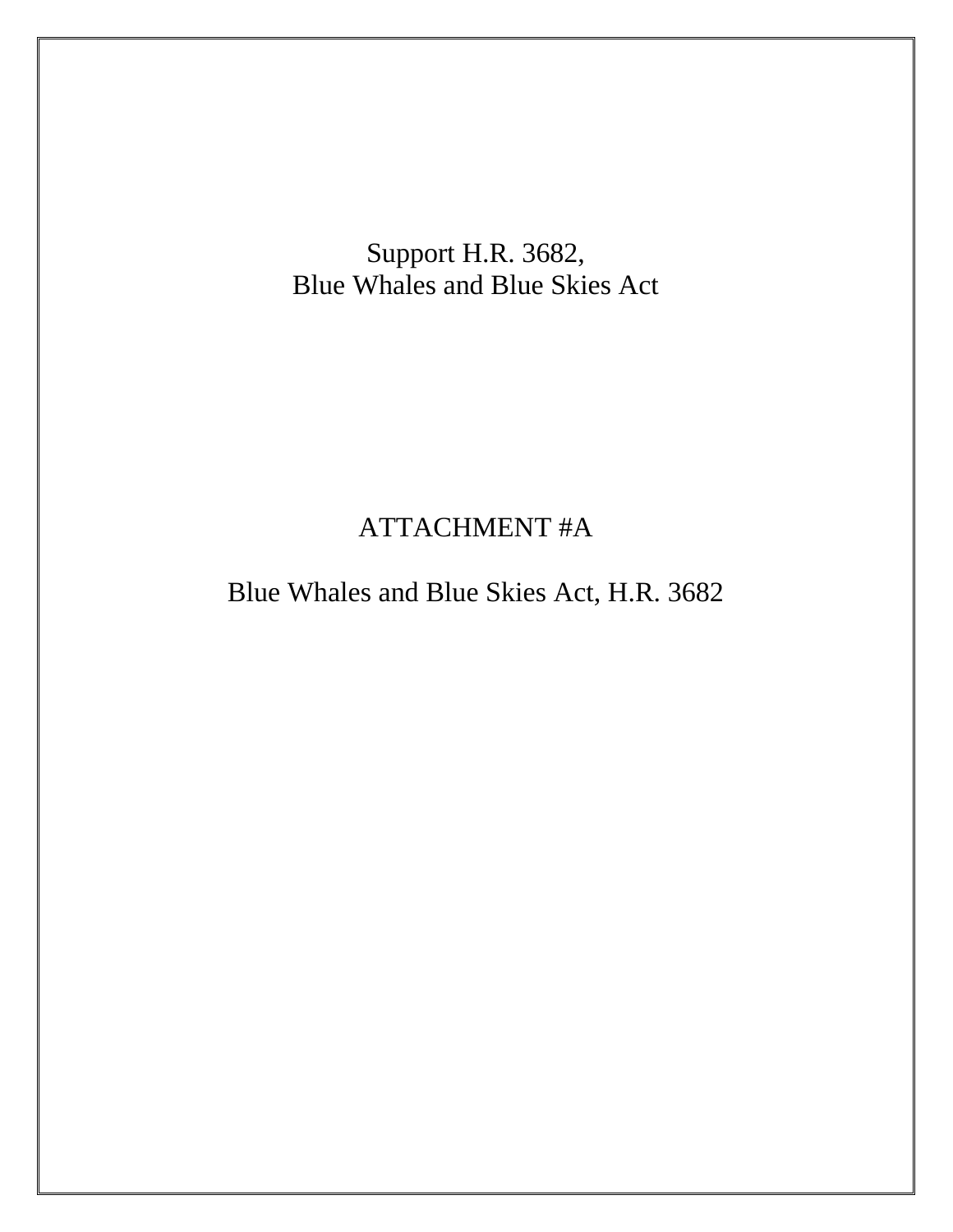### 115TH CONGRESS **1st Session H. R. 3682**

To direct the Director of the Office of National Marine Sanctuaries of the National Oceanic and Atmospheric Administration to create a Blue Whales and Blue Skies Program to reduce air pollution and harmful underwater acoustic impacts and the risk of fatal vessel whale strikes by recognizing voluntary reductions in the speed of vessels transiting the Greater Santa Barbara Channel Region, California, and for other purposes.

#### IN THE HOUSE OF REPRESENTATIVES

SEPTEMBER 6, 2017

Mr. LOWENTHAL (for himself, Ms. BROWNLEY of California, Mr. CARBAJAL, and Mr. KHANNA) introduced the following bill; which was referred to the Committee on Transportation and Infrastructure

# **A BILL**

- To direct the Director of the Office of National Marine Sanctuaries of the National Oceanic and Atmospheric Administration to create a Blue Whales and Blue Skies Program to reduce air pollution and harmful underwater acoustic impacts and the risk of fatal vessel whale strikes by recognizing voluntary reductions in the speed of vessels transiting the Greater Santa Barbara Channel Region, California, and for other purposes.
	- 1 *Be it enacted by the Senate and House of Representa-*
	- 2 *tives of the United States of America in Congress assembled,*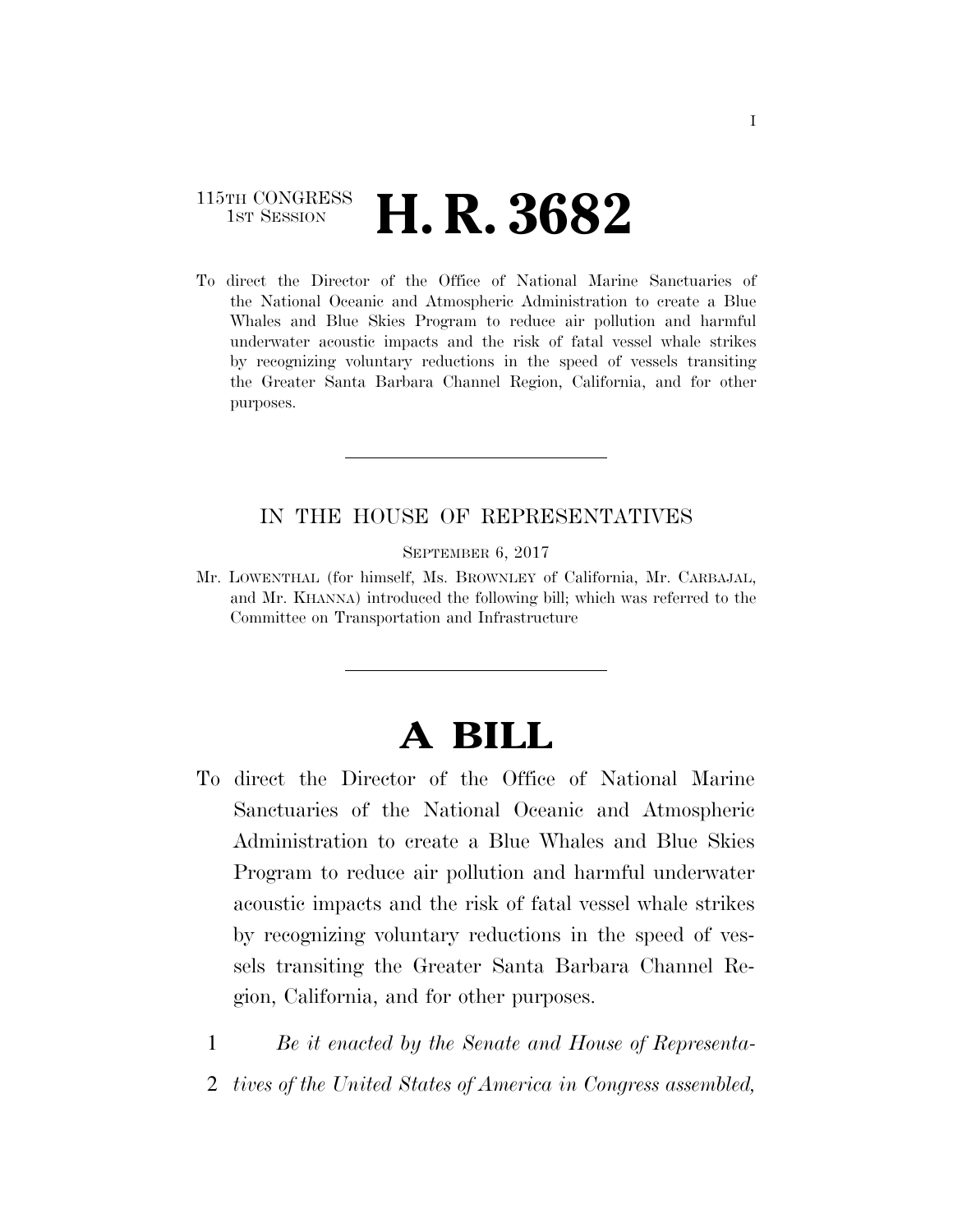#### **SECTION 1. SHORT TITLE.**

 This Act may be cited as the ''Blue Whales and Blue Skies Act''.

#### **SEC. 2. BLUE WHALES AND BLUE SKIES PROGRAM.**

 (a) IN GENERAL.—Not later than 12 months after the date of the enactment of this Act, the Director of the Office of National Marine Sanctuaries of the National Oceanic and Atmospheric Administration, in consultation with the Commandant of the Coast Guard, shall establish the Blue Whales and Blue Skies Program, to—

 (1) reduce air pollution and harmful under- water acoustic impacts and the risk of fatal whale strikes by encouraging voluntary reduction in the speed of eligible vessels transiting the Greater Santa Barbara Channel Region; and

 (2) annually award Blue Whales and Blue Skies Excellence Awards for verified successful participa- tion in, and compliance with, the program by eligible vessels.

 (b) PROGRAM REQUIREMENTS.—The Director shall—

•**HR 3682 IH** (1) model the program after the pilot Vessel Speed Reduction Program administered by the Santa Barbara County Air Pollution Control Dis- trict, the Ventura County Air Pollution Control Dis-trict, the Channel Islands National Marine Sanc-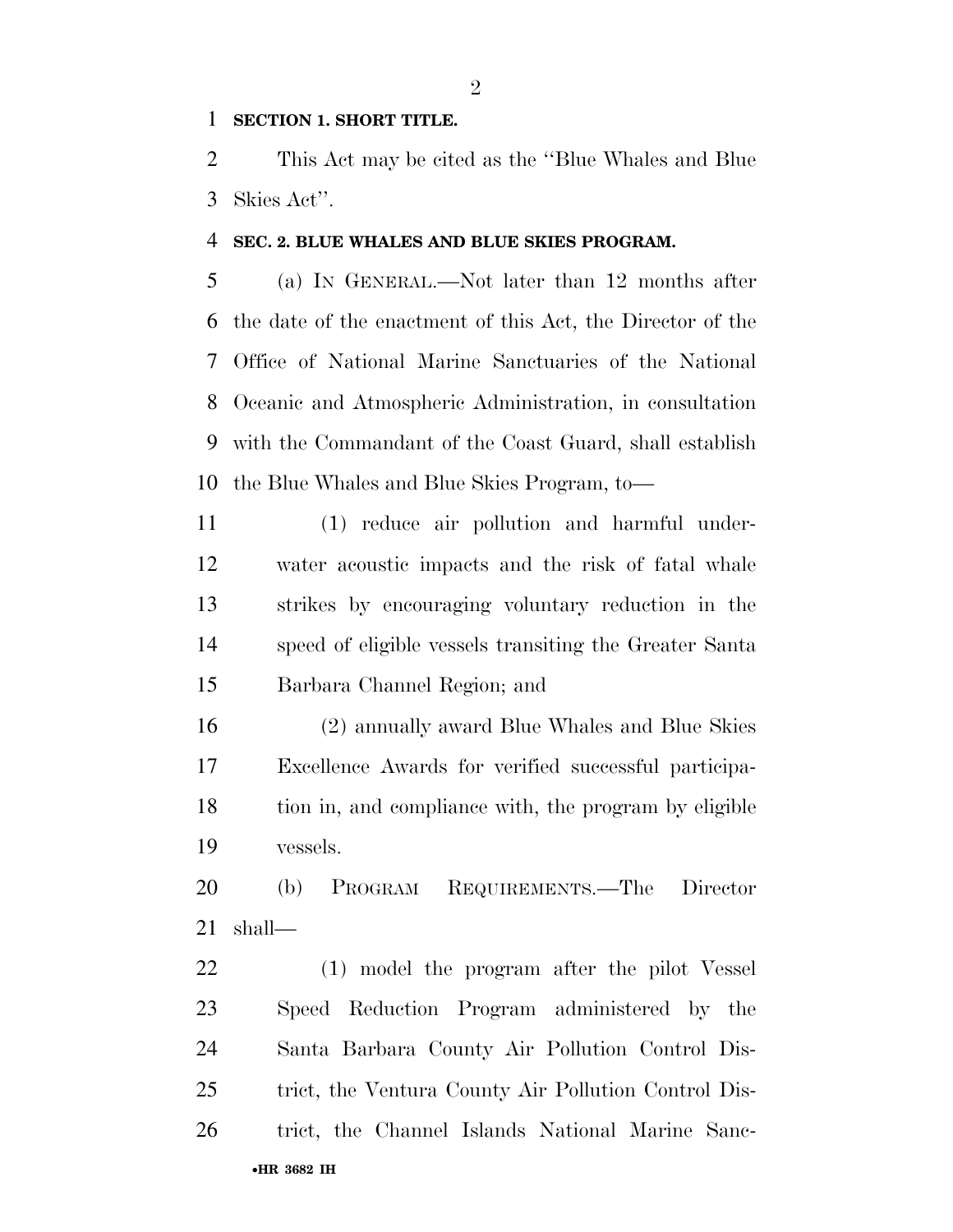| $\mathbf{1}$   | tuary, the Environmental Defense Center (a non-          |
|----------------|----------------------------------------------------------|
| $\overline{2}$ | profit corporation established under the laws of the     |
| 3              | State of California as in effect on the date of the en-  |
| $\overline{4}$ | actment of this Act), and the National Marine Sanc-      |
| 5              | tuary Foundation, except the Director may not pro-       |
| 6              | vide a financial incentive for participation in the pro- |
| 7              | gram; and                                                |
| 8              | (2) develop the program in consultation with             |
| 9              | the entities referred to in paragraph (1).               |
| 10             | (c) ANNUAL AWARDS.                                       |
| 11             | (1) IN GENERAL.—Under the program, the Di-               |
| 12             | rector shall annually award Blue Whales and Blue         |
| 13             | Skies Excellence Awards to owners of eligible vessels    |
| 14             | that have complied with the program during the pre-      |
| 15             | ceding year.                                             |
| 16             | (2) AWARD CONDITIONS.—As a condition of an               |
| 17             | award under this subsection, the Director shall re-      |
| 18             | quire, at a minimum, that each eligible vessel of the    |
| 19             | awardee—                                                 |
| 20             | (A) transit the Greater Santa Barbara                    |
| 21             | Channel Region at speeds of 12 knots or lower,           |
| 22             | or at a lower maximum speed as provided in               |
| 23             | guidance established under the program; and              |
| 24             | (B) participate in the Port of Los Angeles               |
| 25             | or Port of Long Beach vessel speed reduction             |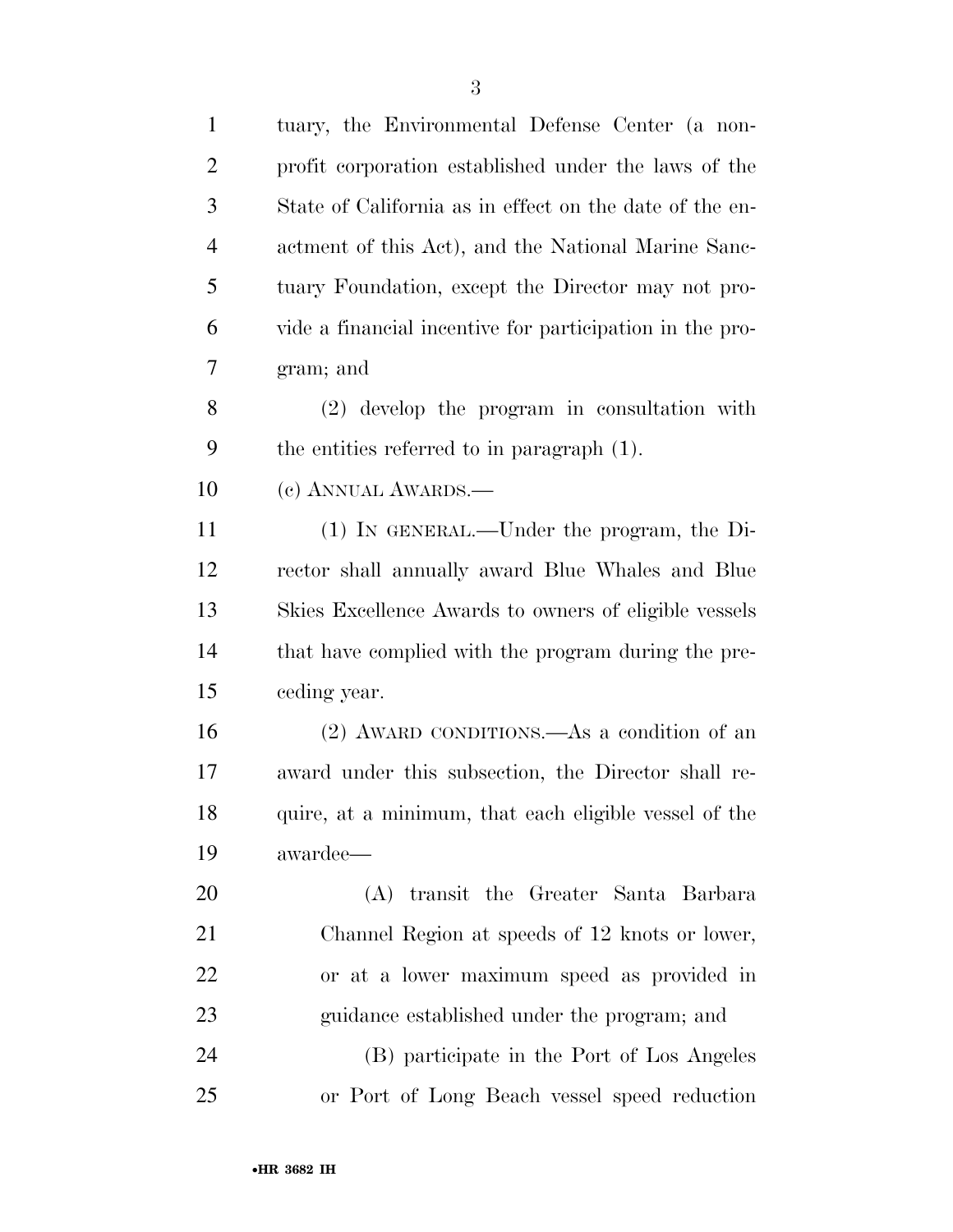| $\mathbf{1}$   | program, respectively, if the vessel calls at that         |
|----------------|------------------------------------------------------------|
| $\overline{2}$ | port in the transit for which the award is con-            |
| 3              | sidered.                                                   |
| $\overline{4}$ | (d) OFFICIAL SEAL.—The Director shall create an            |
| 5              | official seal to be recognized as the symbol of excellence |
| 6              | in compliance with the program, that—                      |
| 7              | (1) may be used by shipping companies with eli-            |
| 8              | gible vessels for which a Blue Whales and Blue             |
| 9              | Skies Excellence Award is awarded under this sec-          |
| 10             | tion;                                                      |
| 11             | $(2)$ includes the name of the shipping company;           |
| 12             | (3) includes the year for which such award was             |
| 13             | made; and                                                  |
| 14             | (4) includes the percentage of transits through            |
| 15             | the Greater Santa Barbara Channel Region by eligi-         |
| 16             | ble vessels of the shipping company in such year           |
| 17             | that were in compliance with the program, cal-             |
| 18             | culated as—                                                |
| 19             | (A) the number of such transits, divided by                |
| 20             | (B) the total number of transits through                   |
| 21             | the Greater Santa Barbara Channel Region by                |
| 22             | all vessels of the shipping company in such                |
| 23             | year, excluding transits directed by the Coast             |
| 24             | Guard to proceed in excess of the speed require-           |
| 25             | ments of the program.                                      |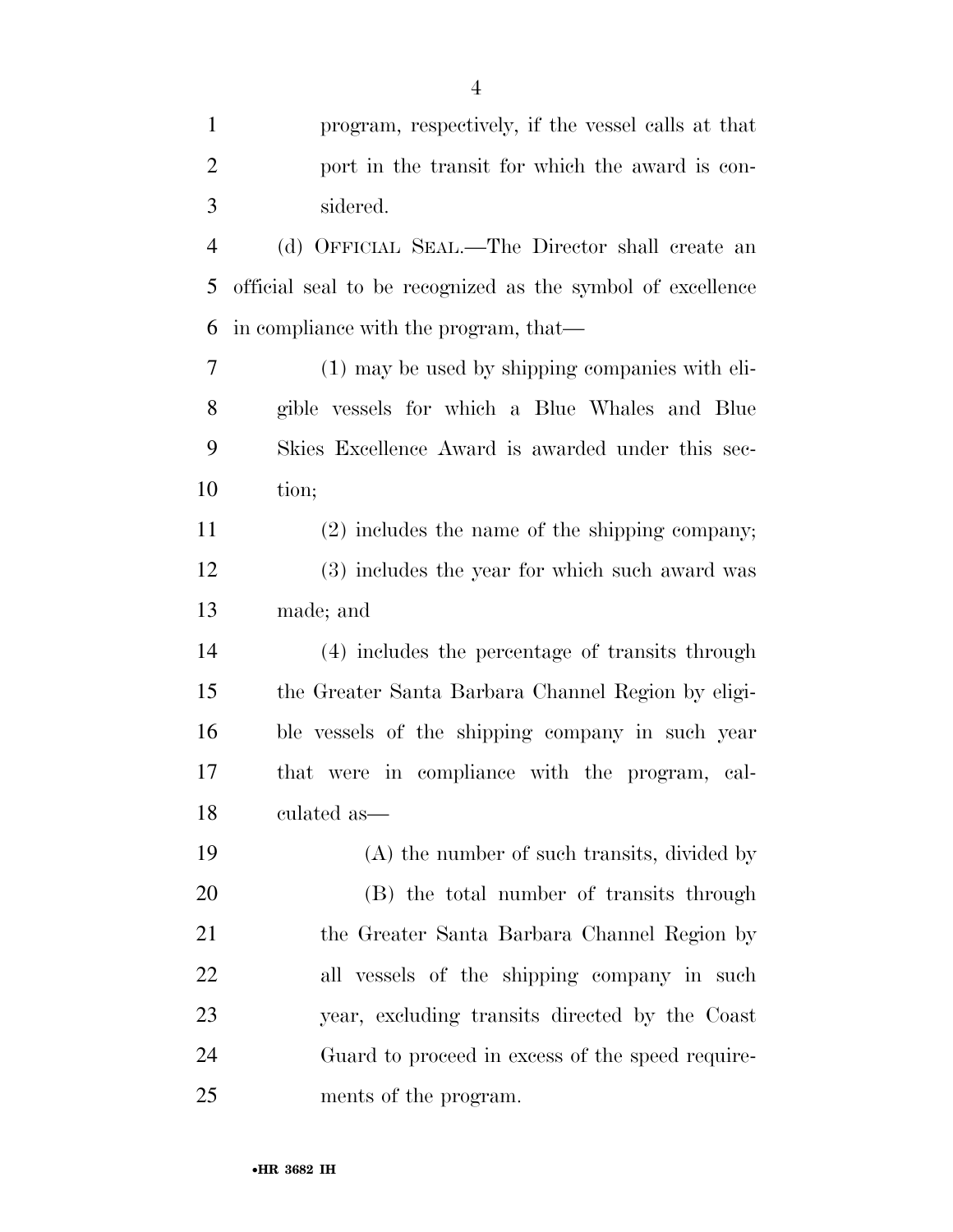(e) EXTENSION OF PROGRAM.—No later than 4 years after the date of the enactment of this Act, the Director shall—

 (1) consider the feasibility of extending the pro- gram to encompass all shipping channels along the United States Pacific coast between Canada and Mexico; and

 (2) report the findings and recommendations under paragraph (1) to the Committee on Transpor- tation and Infrastructure and the Committee on Natural Resources of the House of Representatives, and to the Committee on Commerce, Science, and Transportation of the Senate.

 (f) LIMITATIONS.—Nothing in this section shall be construed—

(1) to require participation in the program;

 (2) to authorize appropriations for, or the pro- vision of, any financial incentive for participation in the program; or

 (3) to authorize any action that affects naviga-21 tion safety.

22 (g) DEFINITIONS.—In this section:

 (1) ELIGIBLE VESSEL.—The term ''eligible ves- sel'' means a vessel that has been approved by the Director to participate in the program.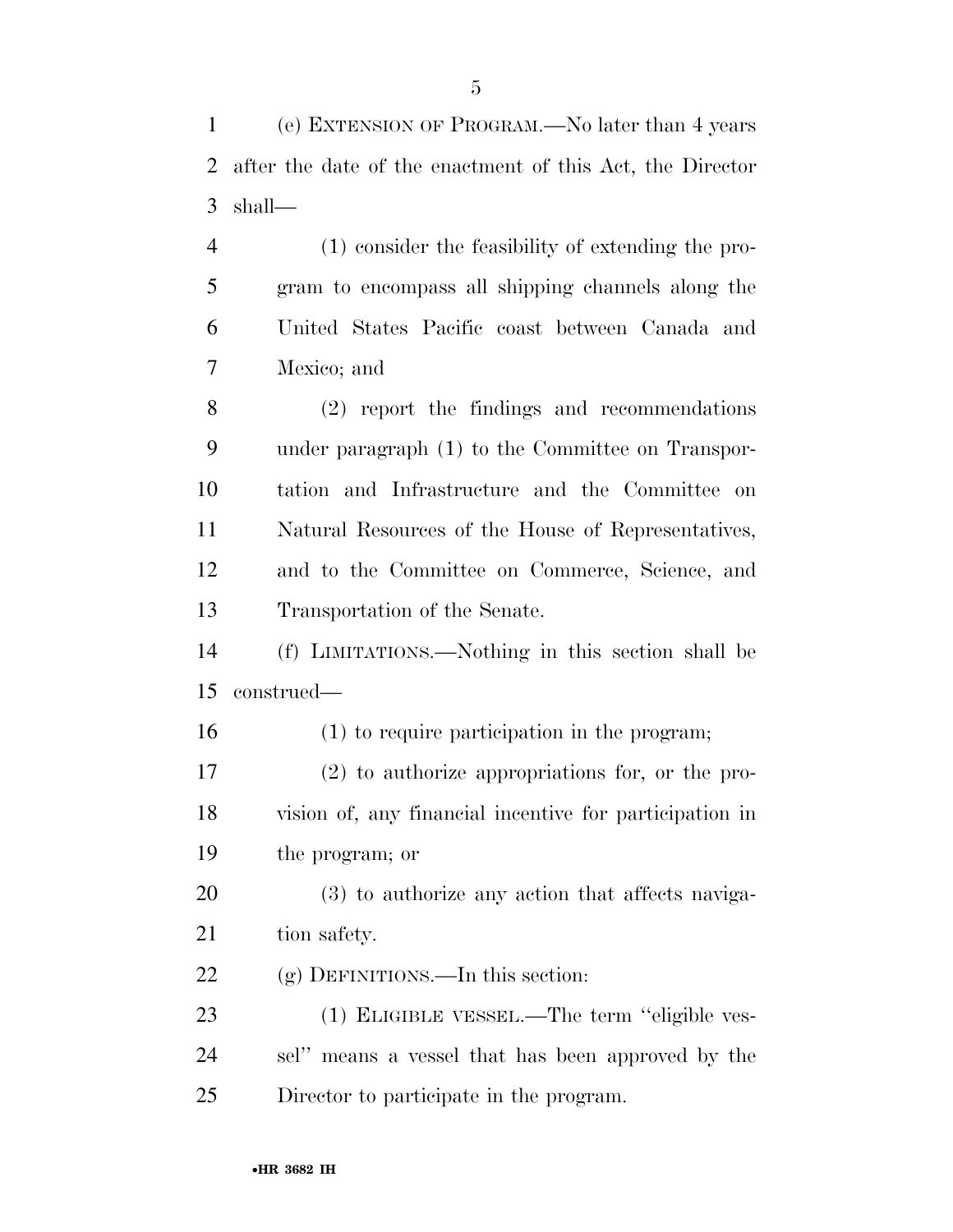| $\mathbf{1}$   | (2) PROGRAM.—The term "program" means             |
|----------------|---------------------------------------------------|
| $\overline{2}$ | the Blue Whales and Blue Skies Program estab-     |
| 3              | lished under this section.                        |
| $\overline{4}$ | (3) GREATER SANTA BARBARA CHANNEL RE-             |
| 5              | GION.—The term "Greater Santa Barbara Channel"    |
| 6              | $Region''$ —                                      |
| 7              | (A) means such portion of the geographic          |
| 8              | zone used by vessels transporting goods to tran-  |
| 9              | sit the area surrounding the Channel Islands,     |
| 10             | including the Santa Barbara Channel, Cali-        |
| 11             | fornia, as is designated by the Director for pur- |
| 12             | poses of this section; and                        |
| 13             | (B) includes, at a minimum, the geo-              |
| 14             | graphic area identified in the pilot Vessel Speed |
| 15             | Reduction Program referred to in subsection       |
| 16             | (b)(1).                                           |

 $\circ$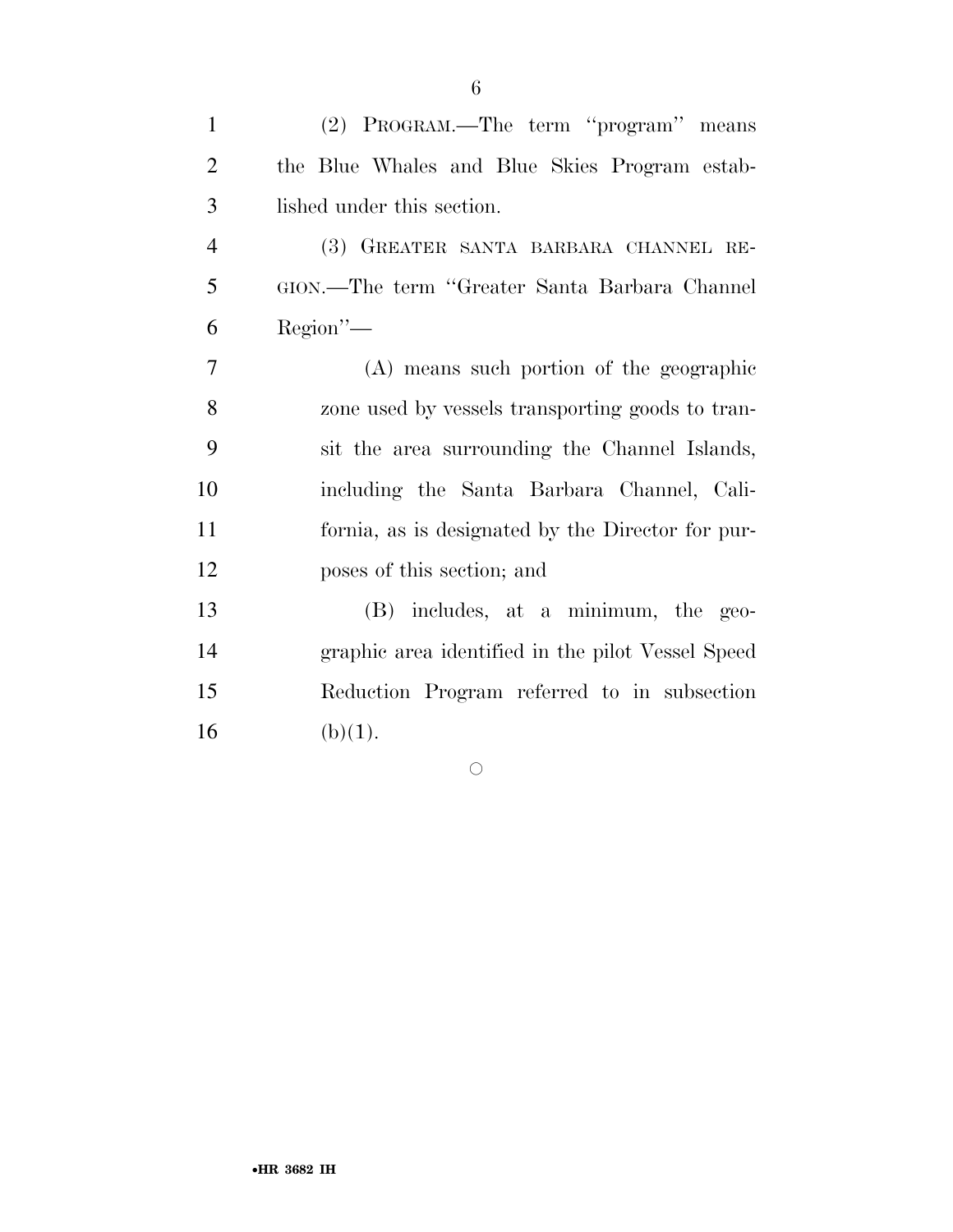Support H.R. 3682, Blue Whales and Blue Skies Act

## ATTACHMENT #B

Support Letter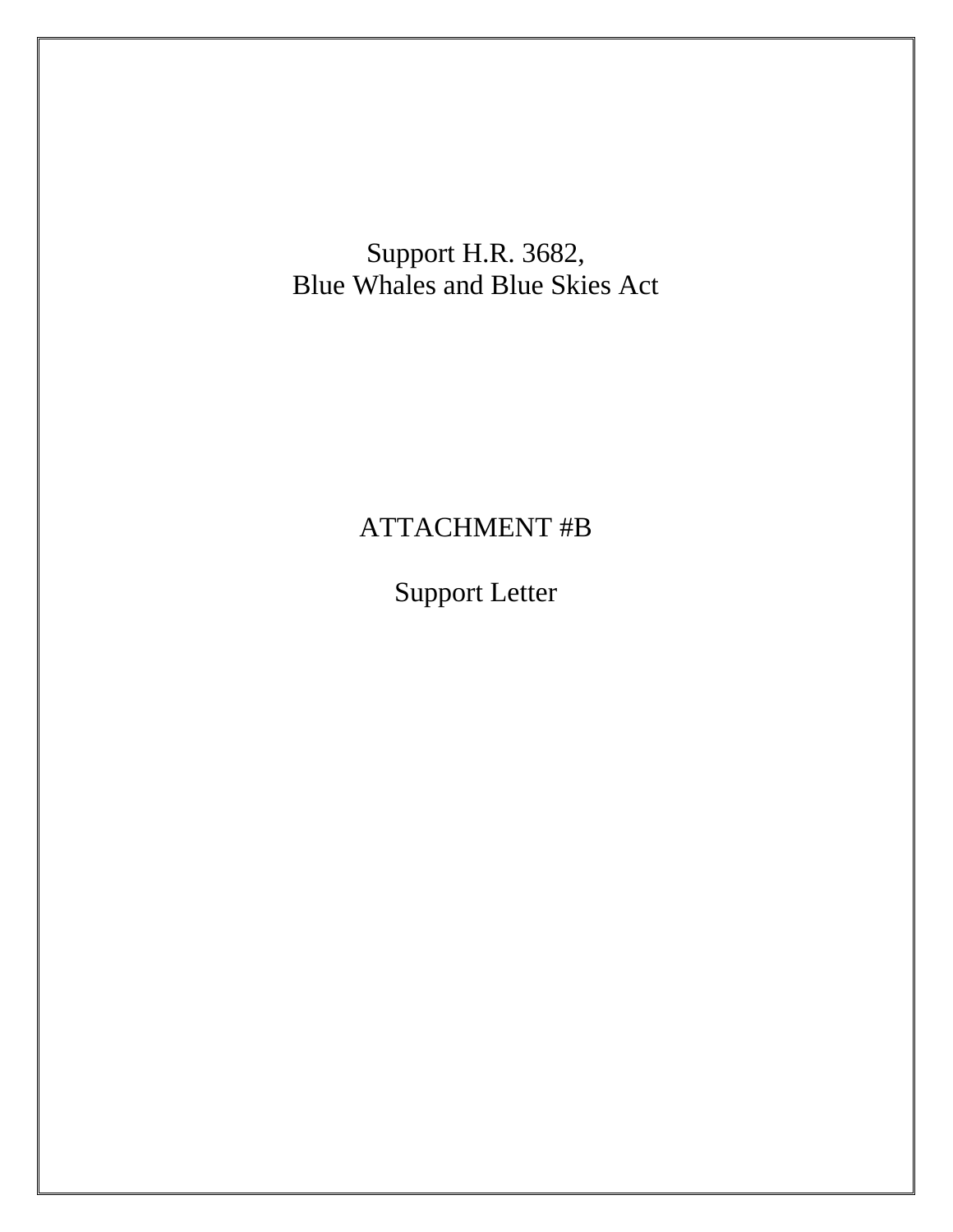



## **Board of Directors**

Santa Barbara County **Board of Supervisors** Das Williams, First District, Vice-Chair Janet Wolf, Second District Joan Hartmann, Third District Peter Adam, Fourth District **Steve Lavagnino, Fifth District** 

**City of Buellton Mayor Holly Sierra** Alternate, Vice Mayor Ed Andrisek

**City of Carpinteria Councilmember Al Clark** Alternate, Vice Mayor Wade Nomura

**City of Goleta Councilmember Michael T. Bennett** Alternate, Councilmember Roger Aceves

**City of Guadalupe Mayor John Lizalde** Alternate, Councilmember Ariston Julian

**City of Lompoc** Councilmember James Mosby, Chair Alternate, Councilmember Jenelle Osborne

**City of Santa Barbara Mayor Helene Schneider** Alternate, Councilmember Bendy White

**City of Santa Maria Mayor Alice Patino** Alternate, Councilmember Etta Waterfield

**City of Solvang** Mayor Jim Richardson Alternate, Councilmember Joan Jamieson

**Clerk of the APCD Board: Aeron Arlin Genet** 

October 19, 2017

The Honorable Alan Lowenthal 125 Cannon House Office Building United States House of Representatives Washington, DC 20515

Re: H.R. 3682, Blue Whales and Blue Skies Act: SUPPORT

Congressman Lowenthal:

The Santa Barbara County Air Pollution Control District Board wishes to express support for HR 3682, the Blue Whales and Blue Skies Act. We thank you and co-sponsors Congressional Representatives Salud Carbajal, Julia Brownley, and Rohit Khanna for introducing the bill.

The Act calls on NOAA's Office of National Marine Sanctuaries to create a Blue Whales and Blue Skies program to reduce air pollution, harmful underwater acoustic impacts, and the risk of fatal vessel whale strikes. The Act would establish a national recognition program for shipping companies that voluntarily slow speeds in the Santa Barbara Channel region.

The Act notes that the program will be modeled after the 2014 pilot Vessel Speed Reduction (VSR) Program administered by the Santa Barbara County Air Pollution Control District, Ventura County Air Pollution Control District, Channel Islands National Marine Sanctuary, Environmental Defense Center and National Marine Sanctuary Foundation. This 2014 initiative was inspired by VSR programs at the Ports of Long Beach and Los Angeles that have been producing air quality benefits for more than a decade.

Ships transiting off our coast contribute half of the smog-forming pollution in Santa Barbara County. Ship speed reduction offers an opportunity to cut this pollution in the near term. We have documented pollution reductions from successful VSR Programs in 2014 and 2016, and we expect to document more reductions from a 2017 Program currently underway.

Voluntary vessel speed reduction represents a solution to multiple environmental problems, and this bill takes an innovative, collaborative approach that will help us increase participation in VSR initiatives in our region, to achieve substantial additional air quality benefits.

Aeron Arlin Genet • Air Pollution Control Officer 260 North San Antonio Road, Suite A · Santa Barbara, CA · 93110 · 805.961.8800 OurAir.org • twitter.com/OurAirSBC